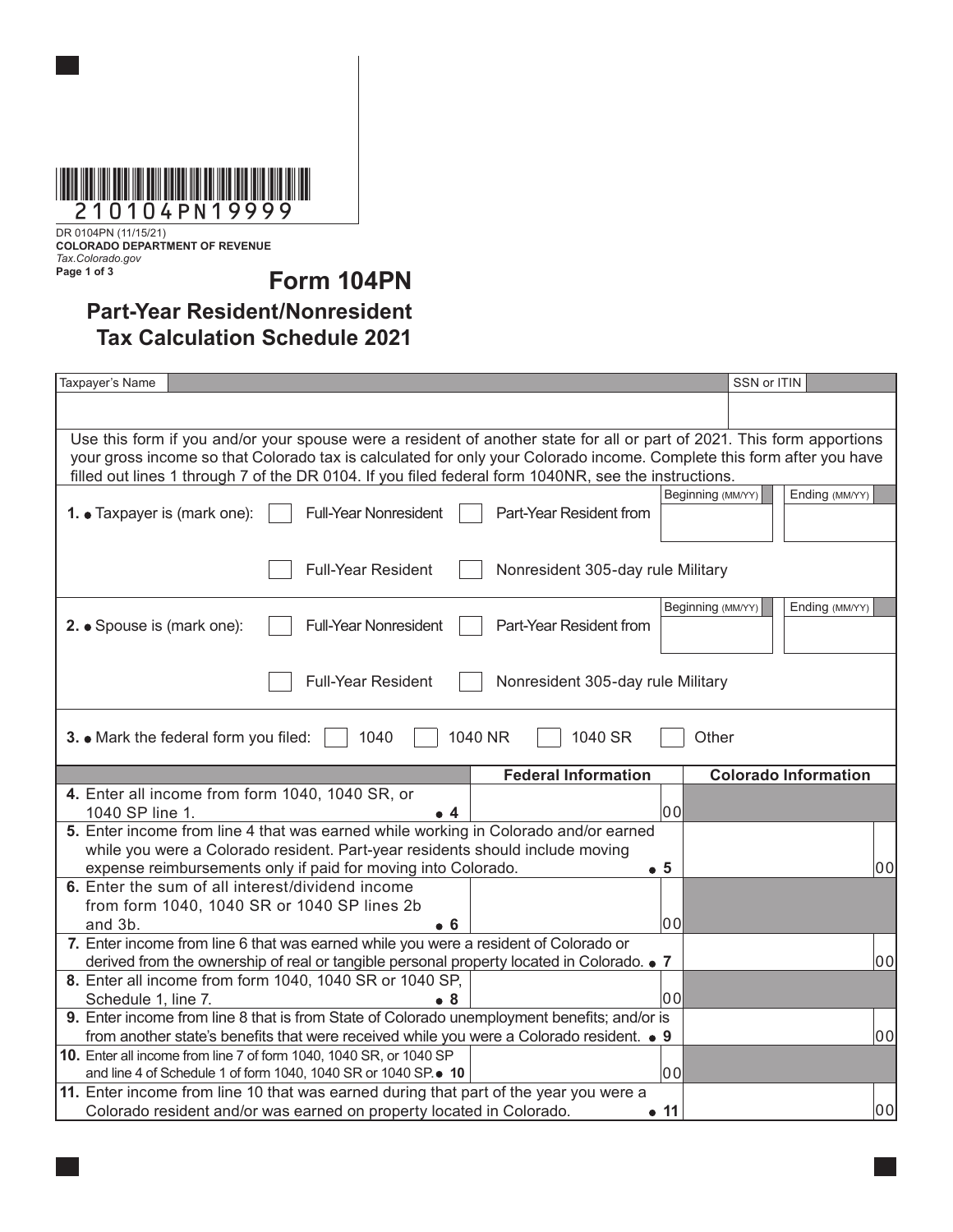

DR 0104PN (11/15/21) **COLORADO DEPARTMENT OF REVENUE** *Tax.Colorado.gov*

| Name                                                                                                                                                                                                                 |                            | SSN or ITIN                 |  |
|----------------------------------------------------------------------------------------------------------------------------------------------------------------------------------------------------------------------|----------------------------|-----------------------------|--|
|                                                                                                                                                                                                                      |                            |                             |  |
|                                                                                                                                                                                                                      | <b>Federal Information</b> | <b>Colorado Information</b> |  |
| 12. Enter the sum of all income from form 1040, 1040 SR,                                                                                                                                                             |                            |                             |  |
| or 1040 SP lines 4b, 5b and 6b.<br>$\bullet$ 12                                                                                                                                                                      | 100                        |                             |  |
| 13. Enter income from line 12 that was received during that part of the year you were a                                                                                                                              |                            |                             |  |
| Colorado resident.                                                                                                                                                                                                   | $\bullet$ 13               | 00                          |  |
| 14. Enter the sum of all business and farm income from                                                                                                                                                               |                            |                             |  |
| form 1040, 1040 SR, or 1040 SP, Schedule 1, lines 3                                                                                                                                                                  |                            |                             |  |
| and $6.$<br>• 14                                                                                                                                                                                                     | 100                        |                             |  |
| 15. Enter income from line 14 that was earned during that part of the year you were a                                                                                                                                |                            |                             |  |
| Colorado resident and/or was earned from Colorado sources.                                                                                                                                                           | • 15                       | 00                          |  |
| 16. Enter all Schedule E income from form 1040, 1040 SR,                                                                                                                                                             |                            |                             |  |
| or 1040 SP, Schedule 1, line 5.<br>• 16<br>17. Enter income from line 16 that was earned from Colorado sources; and/or rent and                                                                                      | 00                         |                             |  |
| royalty income received or credited to your account during the part of the year you                                                                                                                                  |                            |                             |  |
| were a Colorado resident; and/or partnership/S corporation/fiduciary income that is                                                                                                                                  |                            |                             |  |
| taxable to Colorado during the tax year.                                                                                                                                                                             | • 17                       | 00                          |  |
| 18. Enter the sum of all other income from form 1040,                                                                                                                                                                |                            |                             |  |
| 1040 SR, or 1040 SP, Schedule 1, lines 1, 2a                                                                                                                                                                         |                            |                             |  |
| and 9.<br>• 18                                                                                                                                                                                                       | 00                         |                             |  |
| List Type                                                                                                                                                                                                            |                            |                             |  |
|                                                                                                                                                                                                                      |                            |                             |  |
|                                                                                                                                                                                                                      |                            |                             |  |
| 19. Enter income from line 18 that was earned during that part of the year you were a                                                                                                                                |                            |                             |  |
| Colorado resident and/or was derived from Colorado sources.                                                                                                                                                          | $\bullet$ 19               | 00                          |  |
| List Type                                                                                                                                                                                                            |                            |                             |  |
|                                                                                                                                                                                                                      |                            |                             |  |
| 20. Total Income. Enter amount from form 1040, 1040 SR,                                                                                                                                                              |                            |                             |  |
| or 1040 SP, line 9.<br>20                                                                                                                                                                                            | 00                         |                             |  |
| 21. Total Colorado Income. Enter the total from the Colorado column, lines 5, 7, 9, 11,                                                                                                                              |                            |                             |  |
| 13, 15, 17 and 19.                                                                                                                                                                                                   | 21                         | 00                          |  |
| 22. Enter all federal adjustments from form 1040, 1040 SR,                                                                                                                                                           |                            |                             |  |
| or 1040 SP, line 10.<br>$\bullet$ 22                                                                                                                                                                                 | 00                         |                             |  |
| List Type                                                                                                                                                                                                            |                            |                             |  |
|                                                                                                                                                                                                                      |                            |                             |  |
|                                                                                                                                                                                                                      |                            |                             |  |
|                                                                                                                                                                                                                      |                            |                             |  |
| 23. Enter adjustments from line 22 as follows                                                                                                                                                                        | $\bullet$ 23               | 00                          |  |
| List Type                                                                                                                                                                                                            |                            |                             |  |
|                                                                                                                                                                                                                      |                            |                             |  |
|                                                                                                                                                                                                                      |                            |                             |  |
| • Educator expenses, IRA deduction, business expenses of reservists, performing artists and fee-basis<br>government officials, health savings account deduction, self-employment tax, self-employed health insurance |                            |                             |  |
| deduction, SEP and SIMPLE deductions are allowed in the ratio of Colorado wages and/or self-employment                                                                                                               |                            |                             |  |
| income to total wages and/or self-employment income.                                                                                                                                                                 |                            |                             |  |
| • Student loan interest deduction, alimony, and tuition and fees deduction are allowed in the Colorado to federal                                                                                                    |                            |                             |  |
| total income ratio (line 21 / line 20).                                                                                                                                                                              |                            |                             |  |
| • Penalty paid on early withdrawals made while a Colorado resident.                                                                                                                                                  |                            |                             |  |
| • Moving expenses for members of the Armed Forces.                                                                                                                                                                   |                            |                             |  |
| For treatment of other adjustments reported on federal form 1040, 1040 SR, or 1040 SP, line 10, see the Colorado                                                                                                     |                            |                             |  |
| Individual Income Tax Guide and/or the Income Tax Topics: Part-Year Residents & Nonresidents.                                                                                                                        |                            |                             |  |
|                                                                                                                                                                                                                      |                            |                             |  |